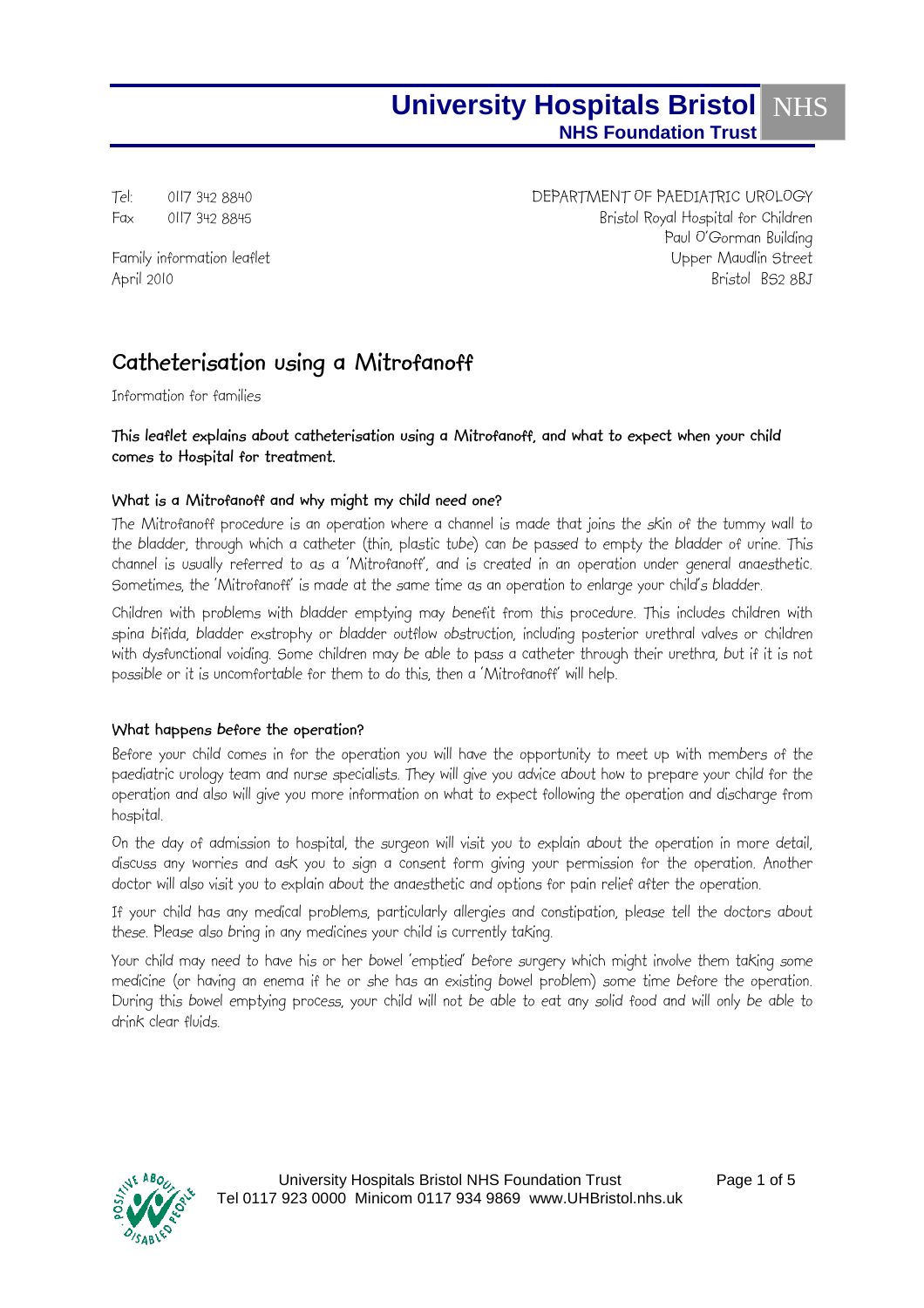

Fig I. Normal Urinary system **Fig 2. Bladder with Mitrofanoff** 

## **What does the operation involve?**

The Mitrofanoff channel is usually made from your child's appendix. The surgeon will move the appendix from its usual position on the large intestine, and open up the tip of it to form a tube. One end will be connected to your child's bladder and the other end may be hidden in the belly button, but can also be connected to a small incision on your child's tummy wall. The surgeon will create a 'valve' where the appendix joins the bladder, which then squeezes shut as the bladder fills with urine. This will reduce the chance of urine leaking from the Mitrofanoff. If your child has already had his or her appendix removed or if it is not suitable, the surgeon may need to use a piece of the small intestine (small bowel) to create the channel.

Your child will be away from the ward for two to three hours, although it may take longer if he or she is having another procedure at the same time, such as bladder augmentation. The usual hospital stay is about five to seven days.

## **What will it look like?**

The surgery will involve an incision being made on your child's tummy. This is usually in the mid-line between the belly button and the pubic bone and generally heals very well.

The photographs show the usual appearances of the tummy wall of a child with a Mitrofanoff after surgery. In this case, the end of the appendix has been hidden in the belly button.



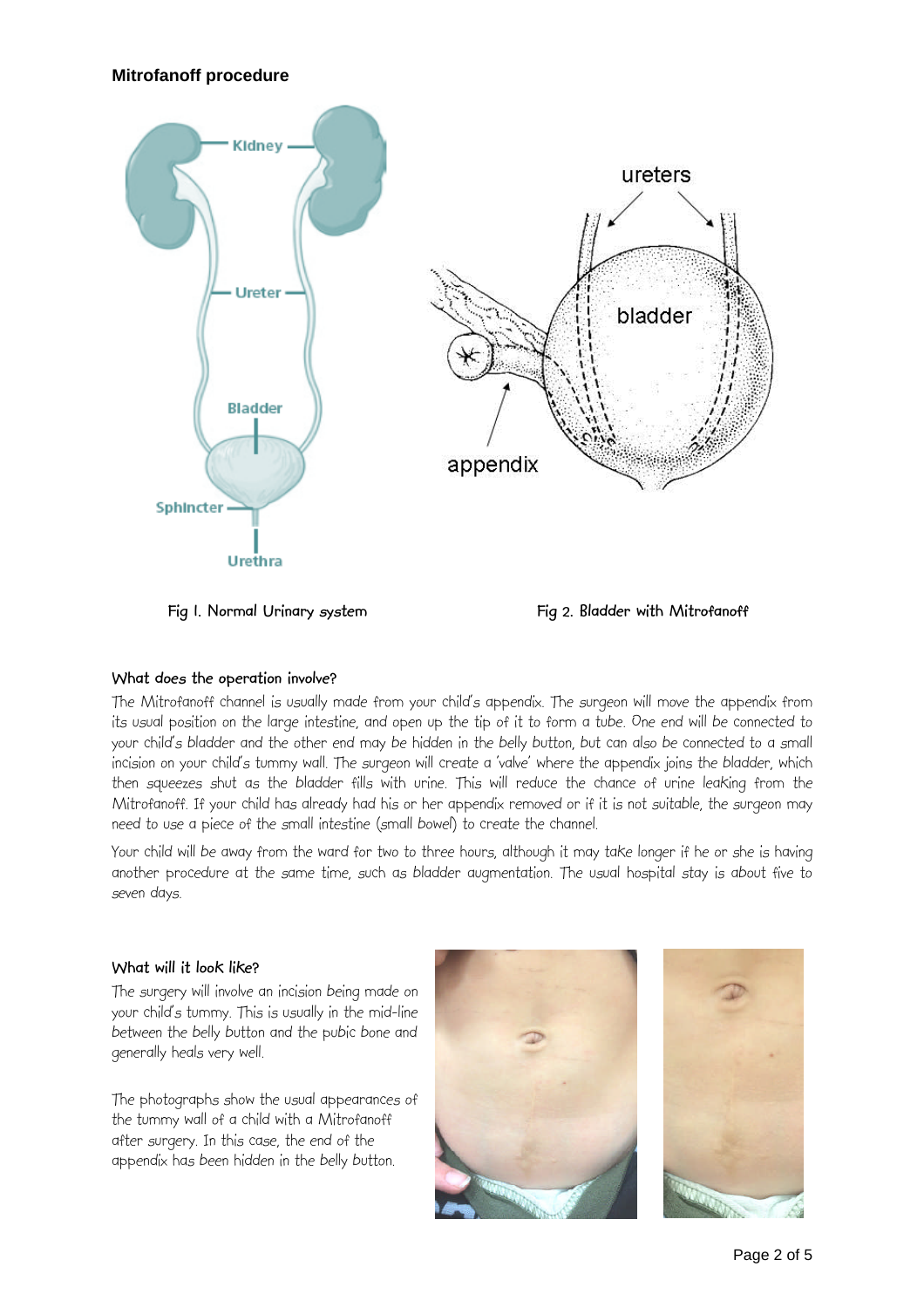#### **Are there any risks?**

All treatments carry an element of risk, but this must be balanced against the quality of life without treatment. All surgery carries a risk of bleeding during or after the operation. Every anaesthetic carries a risk of complications, but this is very small. Your child's anaesthetist is a very experienced doctor who is trained to deal with any complications. After an anaesthetic, your child may feel sick and vomit. He or she may have a headache, sore throat or feel dizzy. These side effects are usually short-lived and not severe.

In the longer term, there is a chance that the Mitrofanoff opening on the skin could narrow, making it difficult to catheterise. It is also possible for the 'valve' to stop working properly and the Mitrofanoff will then leak a little. Overall, around one-third of children with a Mitrofanoff will have one or both of these problems, and further more minor surgery may be necessary to correct them.

#### **What happens afterwards?**

Your child will come back to the ward to recover. For the first day or two, he or she will have a drip giving fluids and medication, until the bowel starts working again. The drip will be removed when your child is eating and drinking.

The surgeon will have inserted a catheter into the Mitrofanoff to keep it open while it heals. This catheter is usually left in place for three to four weeks after the operation.

Your child may also have a suprapubic catheter to drain urine from the bladder for a while after the operation. This helps the bladder and Mitrofanoff heal. During this time, the catheters will be connected to a collection bag, so urine can drain freely from the bladder.

It is quite common for children to have bladder spasms after this type of operation, and also to leak a small amount of urine, which may be tinged with blood. This is quite normal, and medication will be given to deal with the bladder spasms before your child goes home. A few days after the operation, paracetamol will be enough to deal with any remaining discomfort.

## **Looking after the Mitrofanoff**

The Mitrofanoff needs to be treated as a wound for the first five days. Your child's nurse will show you how to care for it. After that, you should keep the Mitrofanoff clean by washing it once a day and then patting it dry with a towel. Do not rub the Mitrofanoff as this can make it sore. The Mitrofanoff can shrink a little after the operation, but this usually settles down when you start to use the catheter.

Your child should drink fluids as normal. Reducing fizzy drinks and drinks containing caffeine can help reduce any irritation. Cranberry juice is a good drink as it can also help reduce any bladder irritation and infections.

#### **When you get home**

- You should encourage your child to drink
- Your child should not have a bath or shower until a scab has formed over the operation site. When a scab has formed, try to avoid long baths as this may cause the scab to soften and fall off too early.
- The operation site may be closed with steri-strips. The steri-strips usually fall off on their own. If they have not fallen off within a week, you can soak them off using a wet flannel.
- To reduce the risk of infection, some children will be given a course of antibiotics to take at home.
- The doctor will see you roughly three months after the operation and the date for this will be arranged before you go home.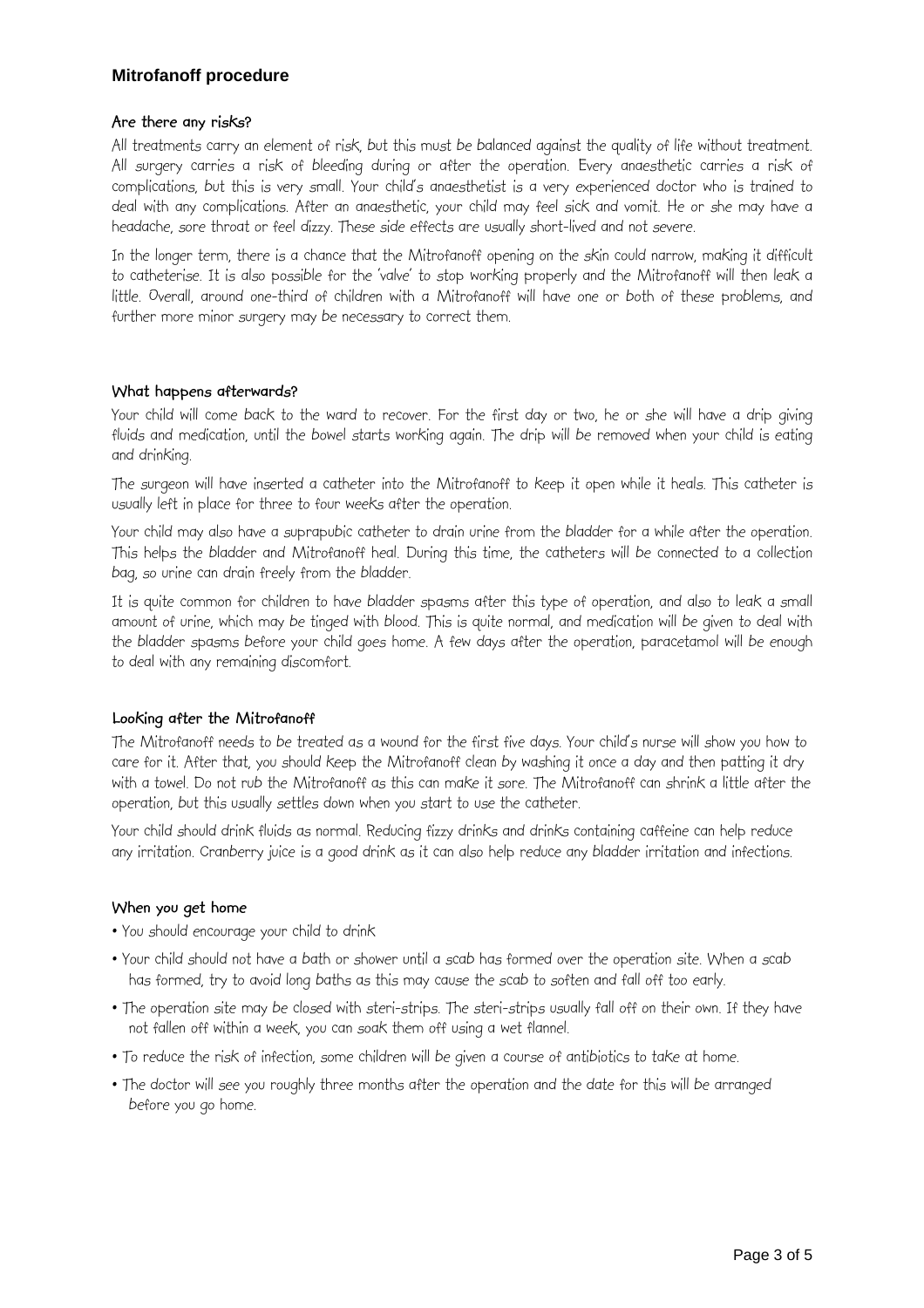#### **Starting to use the Mitrofanoff**

About three to four weeks after the operation, it will be time to start learning to use the Mitrofanoff. You may need to come back into hospital for a few days to have the catheters removed and start using the Mitrofanoff, but sometimes the nurse specialist may be able to arrange for this to happen in your own home. If your child is old enough and physically able, they will be taught to use it as well. You will both have a lot to learn about using the Mitrofanoff and it may feel daunting at first, but it will quickly become easier.

Your child's nurse specialist will give you enough supplies to start using the Mitrofanoff, and will usually set up arrangements for further supplies to be delivered in the community. Eventually you will take over responsibility for ordering supplies, but if you have any problems, please contact the hospital.

You will be advised how often the Mitrofanoff should be catheterised, but it is usually every three to four hours during the day and then again before going to bed. Occasionally some children have to leave a catheter in place overnight which will be attached to a special 'night bag' to collect the urine.

#### **Instructions**

- 1. Assemble all the equipment you will need
	- Catheter
	- Lubricating jelly (if the catheter is not pre-lubricated)
- 2. Wash your hands
- 3. Sit or stand your child near the toilet
- 4. Lubricate the end of the catheter if necessary
- 5. Insert the catheter gently into the Mitrofanoff until you meet resistance and then give it a firm push to guide it further into the bladder
- 6. Allow the urine to drain freely
- 7. Move the catheter about within the bladder to drain all the urine it can help if your child coughs while doing this as this tenses the bladder allowing more urine to drain
- 8. When urine stops flowing, remove the catheter
- 9. Dispose of the catheter as you have been taught
- 10. Wash your hands

#### **Contact information:**

Lynne Bartlett Urology Nurse Specialist Office: 0117-342-8504 Mobile: 07879-426974

Mark Woodward & Guy Nicholls Consultant Paediatric Urologists Office: 0117-342-8840

Paediatric Urology Registrars Via hospital switchboard: 0117-927-6998